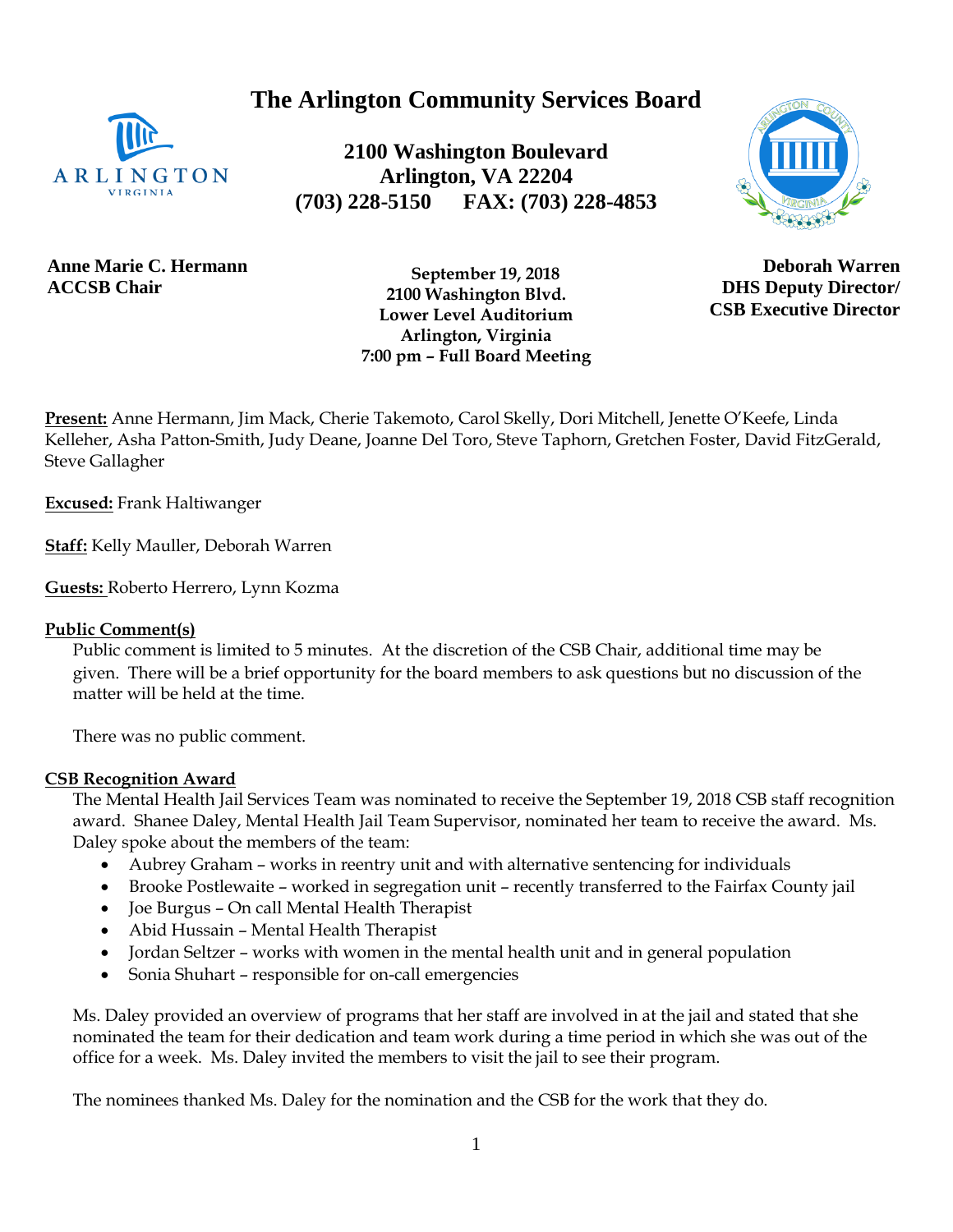## **Approval of the June 20, 2018 ACCSB Meeting Minutes**

Chair Hermann called for a motion to approve the June 20, 2018 ACCSB Full Board meeting minutes. Mr. Mack motioned to approve minutes, Mr. FitzGerald seconded the motion, and the minutes were approved with no changes.

## **Approval of the July 20, 2018 ACCSB Meeting Minutes**

Chair Hermann called for a motion to approve the July 20, 2018 ACCSB Full Board meeting minutes. Ms. Mitchell motioned to approve minutes, Ms. Deane seconded the motion, and the minutes were approved with no changes.

## **Introductions of new CSB Members**

Chair Hermann introduced and welcomed the new County Board appointed members to the CSB; Gretchen Foster, Steve Gallagher and David Fitzgerald.

## **Overview: CSB State Performance Contract**

Rudbel Alfaro, Behavioral Healthcare Administrative Officer, provided an overview of the end of year financial outcomes in the CSB State Performance Contract for FY17 and FY18. Mr. Alfaro stated that the State Performance Contract was submitted to the State on August 31<sup>st</sup>. Ms. Warren added that the Performance Contract specifies core services that the CSB is required to deliver to receive funding.

Mr. Alfaro stated that the Performance Contract is divided into four program areas.

- MH
- DDS
- SA
- Emergency and Ancillary Services

Mr. Alfaro provided a comparison of the FY17 and FY18 program costs.

## **Ancillary Services**

|                                                    |                     |              | FY 2017 End of Year |                | FY 2018 End of Year |                |                |  |
|----------------------------------------------------|---------------------|--------------|---------------------|----------------|---------------------|----------------|----------------|--|
| Core<br><b>Service</b>                             | Unit<br><b>Type</b> | <b>Units</b> | <b>Clients</b>      | Costs          | Units               | <b>Clients</b> | <b>Costs</b>   |  |
| Assessment<br>and<br>Evaluation<br><b>Services</b> | Service<br>Hour     | 10,520       | 2759                | \$1,806,011.66 | 10,953              | 2959           | \$1,822,501.45 |  |
| Consumer<br>Monitoring                             | Service<br>Hour     | 5,776        | 525                 | \$816,530.62   | 5,234               | 522            | \$832,229.67   |  |
| Consumer-<br>Run<br><b>Services</b>                |                     |              | 531                 | \$315,895.79   |                     | 432            | \$337,785.14   |  |
| Emergency<br><b>Services</b>                       | Service<br>Hour     | 12,054       | 2035                | \$2,185,455.07 | 11,241              | 2039           | \$2,698,302.46 |  |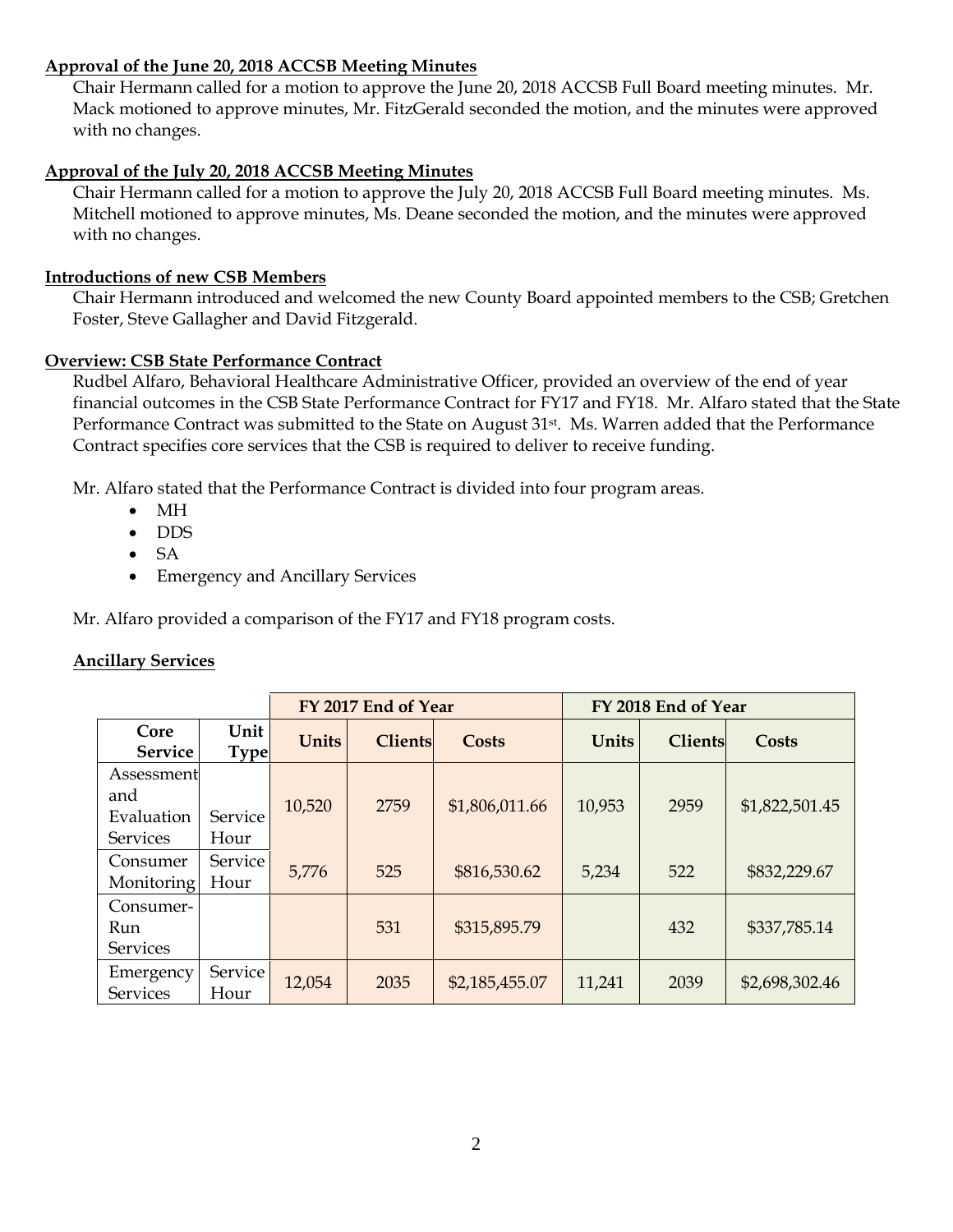# **Developmental Disability Services**

|                                                   | FY 2017 End of Year    |              |                | FY 2018 End of Year |        |                |                |
|---------------------------------------------------|------------------------|--------------|----------------|---------------------|--------|----------------|----------------|
| <b>Core Service</b>                               | Unit<br><b>Type</b>    | <b>Units</b> | <b>Clients</b> | Cost                | Units  | <b>Clients</b> | Cost           |
| Ambulatory<br>Crisis<br>Stabilization<br>Services | Day Support<br>Hour    | 3405         | 178            | \$1,599,282.84      | 3390   | 214            | \$767,425.26   |
| Case<br>Management                                | Service<br>Hour        | 11,248       | 238            | \$1,722,035.54      | 10,248 | 252            | \$1,612,089.31 |
| Group Supported<br>Employment                     | Day of<br>Service      | 3,898        | 24             | \$756,407.31        | 3,402  | 23             | \$684,166.68   |
| Rehabilitation                                    | Day<br>Support<br>Hour | 53,531       | 57             | \$3,680,968.27      | 52,574 | 58             | \$3,351,844.56 |
| Individual<br>Supported<br>Employment             | Service<br>Hour        | 1,357        | 24             | \$120,384.69        | 849    | 20             | \$88,123.55    |
| Intensive<br>Residential<br><b>Services</b>       | <b>Bed Days</b>        | 1983         | $\overline{7}$ | \$1,108,388.57      | 1386   | 9              | \$1,209,230.29 |
| Supervised<br>Residential<br><b>Services</b>      | <b>Bed Days</b>        | 6,460        | 18             | \$1,392,001.62      | 6,335  | 18             | \$1,637,761.27 |
| Supportive<br>Residential<br><b>Services</b>      | Service<br>Hour        | 5,142        | 16             | \$175,625.73        | 3,168  | 9              | \$161,160.27   |

## **Mental Health Services (Outpatient)**

|                                       |                     |              | <b>FY 2018 Projection</b> |                | FY 2019 Projection |                |                |
|---------------------------------------|---------------------|--------------|---------------------------|----------------|--------------------|----------------|----------------|
| <b>Core Service</b>                   | Unit<br><b>Type</b> | <b>Units</b> | <b>Clients</b>            | Cost           | Units              | <b>Clients</b> | Cost           |
| Assertive<br>Community<br>Treatment   | Service<br>Hour     | 8,751        | 126                       | \$1,542,971.51 | 8,710              | 127            | \$1,726,072.75 |
| Case<br>Management                    | Service<br>Hour     | 36,369       | 1,564                     | \$4,634,718.36 | 31,075             | 1,898          | \$4,983,092.40 |
| Group<br>Supported<br>Employment      | Service<br>Hour     | 70           | 31                        | \$5,677.70     |                    |                |                |
| Individual<br>Supported<br>Employment | Service<br>Hour     | 4,523        | 230                       | \$411,203.11   | 2,663              | 208            | \$405,731.02   |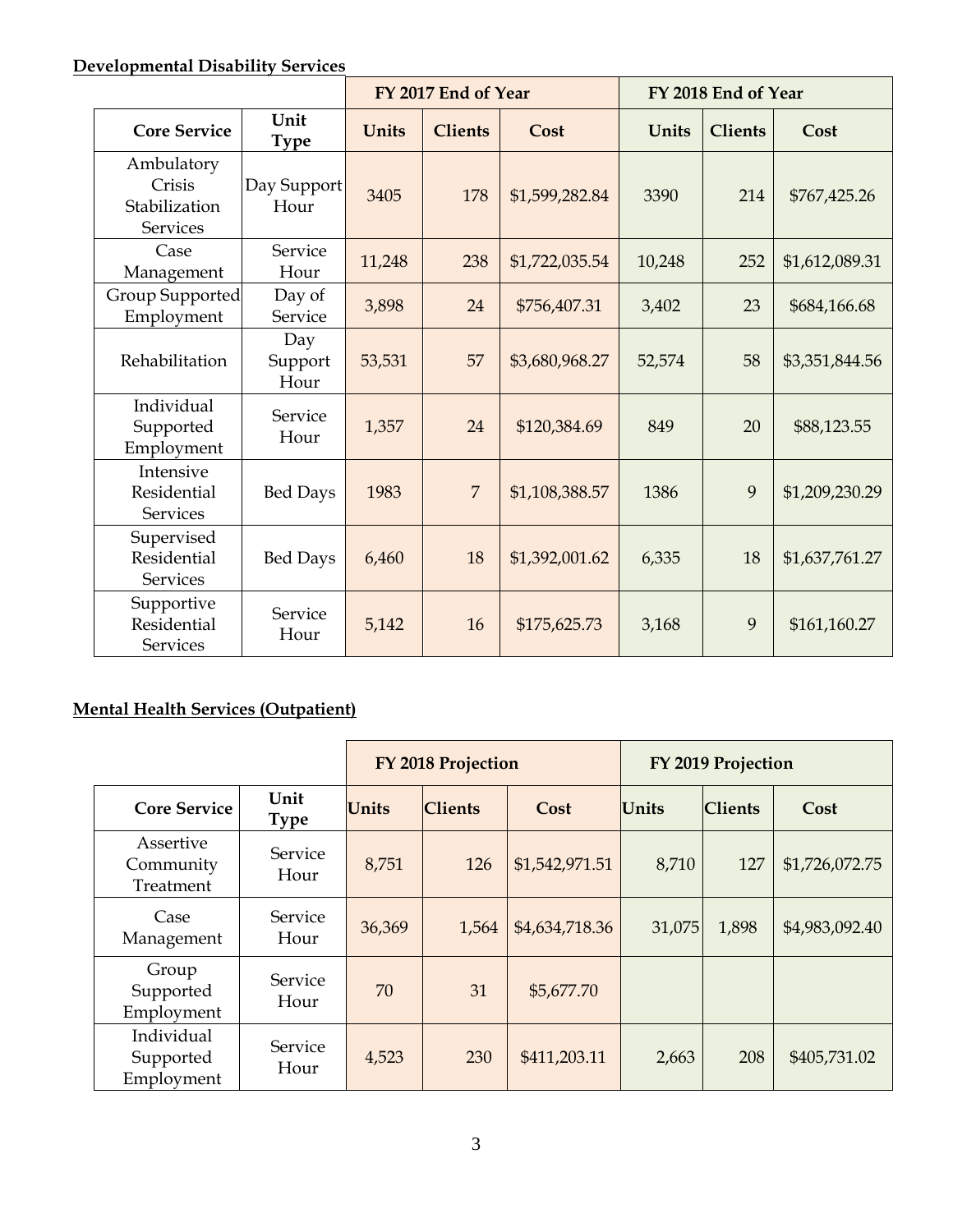| Outpatient<br><b>Services</b>  | Service<br>Hour        | 36,175 | 3,314        | \$7,227,876.77 | 23,949 | 1,599 | \$4,431,123.63 |
|--------------------------------|------------------------|--------|--------------|----------------|--------|-------|----------------|
| Psychiatric<br><b>Services</b> | <b>Service</b><br>Hour |        |              |                | 11,218 | 2,091 | \$3,359,257.86 |
| Rehabilitation                 | <b>Bed Days</b>        | 42,115 | 112          | \$1,197,800.58 | 44,661 | 112   | \$985,123.29   |
| Sheltered<br>Employment        | <b>Service</b><br>Hour | 42     | $\mathbf{1}$ | \$40,184.62    |        |       |                |
| Prevention                     | Service<br>Hour        | 523    |              | \$34,010.03    |        |       |                |

## **Mental Health Services (Residential)**

|                                                               |                     | FY 2018 Projection |                | FY 2019 Projection |         |                |                |
|---------------------------------------------------------------|---------------------|--------------------|----------------|--------------------|---------|----------------|----------------|
| <b>Core Service</b>                                           | Unit<br><b>Type</b> | <b>Units</b>       | <b>Clients</b> | Cost               | Units   | <b>Clients</b> | Cost           |
| <b>LIPOS</b>                                                  | <b>Bed Days</b>     | 879                | 95             | \$358,947.00       | 750     | 71             | \$401,863.00   |
| Ambulatory<br>Crisis<br>Stabilization<br><b>Services</b>      | <b>Bed Days</b>     | 9,914              | 401            | \$1,595,049.27     | 12,304  | 547            | \$1,646,679.63 |
| <b>Highly Intensive</b><br>Residential<br><b>Services</b>     | <b>Bed Days</b>     | 2,920              | 8              | \$869,411.30       | 386     | 8              | \$179,315.98   |
| Intensive<br>Residential<br><b>Services</b>                   | <b>Bed Days</b>     | 9,550              | 29             | \$1,579,101.38     | 9,464   | 27             | \$1,722,740.54 |
| Supervised<br>Residential<br><b>Services</b>                  | <b>Bed Days</b>     | 25,004             | 97             | \$4,287,077.57     | 34,029  | 134            | \$4,412,965.94 |
| Supportive<br>Residential<br><b>Services</b>                  | Service<br>Hour     | 1,906              | 43             | \$572,672.52       | 2,273   | 24             | \$720,535.17   |
| <b>Residential Crisis</b><br>Stabilization<br><b>Services</b> | <b>Bed Days</b>     | 1,539              | 108            | \$641,383.74       | \$1,431 | 117            | \$636,750.77   |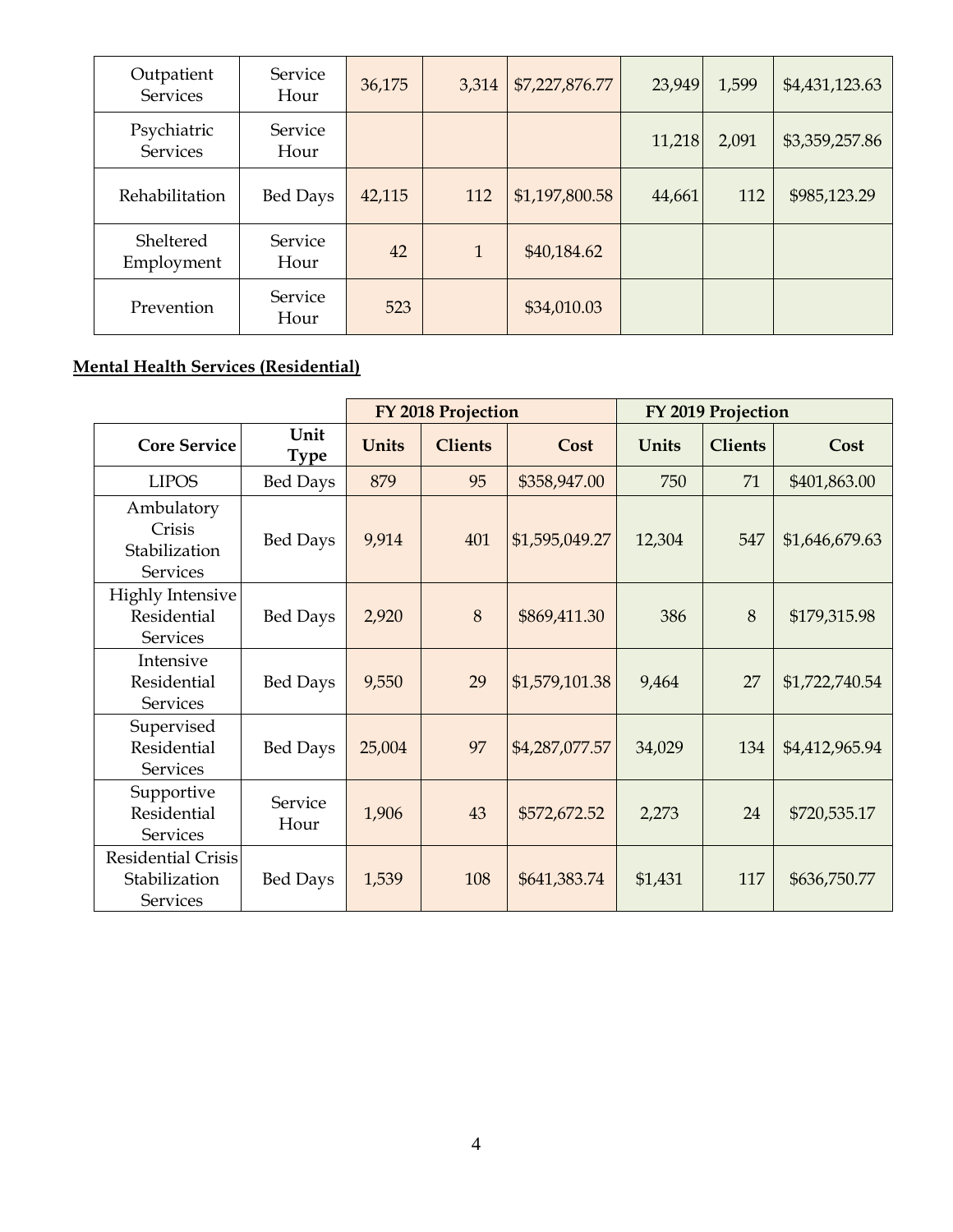## **Substance Use Disorder Services**

|                                                       |                     |              | FY 2018 Projection |                | FY 2019 Projection |                |                |  |
|-------------------------------------------------------|---------------------|--------------|--------------------|----------------|--------------------|----------------|----------------|--|
| Core<br><b>Service</b>                                | Unit<br><b>Type</b> | <b>Units</b> | <b>Clients</b>     | Cost           | <b>Units</b>       | <b>Clients</b> | Cost           |  |
| Outpatient<br><b>Services</b>                         | Service<br>Hour     | 10,300       | 524                | \$1,717,215.46 | 11,601             | 620            | \$1,803,748.09 |  |
| Intensive<br>Outpatient                               | Service<br>Hour     | 4,398        | 86                 | \$483,156.60   | 4,026              | 94             | \$648,839.51   |  |
| Case<br>Management                                    | Service<br>Hour     | 1,826        | 177                | \$226,027.48   | 2183               | 229            | \$420,263.45   |  |
| Medication<br>Assisted<br>Treatment                   | Service<br>Hour     | 287          | 18                 | \$32,116.19    | 1,207              | 34             | \$78,442.42    |  |
| Individual<br>Supported<br>Employment                 | Service<br>Hour     | 938          | 51                 | \$82,693.48    | 628                | 60             | \$95,681.22    |  |
| Highly<br>Intensive<br>Residential<br><b>Services</b> | <b>Bed Days</b>     | 1,833        | 143                | \$734,311.31   | 2,318              | 147            | \$808,337.10   |  |
| Intensive<br>Residential<br><b>Services</b>           | <b>Bed Days</b>     | 3,703        | 56                 | \$865,780.93   | 5,164              | 77             | \$1,028,109.79 |  |
| Supervised<br>Residential<br><b>Services</b>          | <b>Bed Days</b>     | 1,859        | 23                 | \$345,420.43   | 3,986              | 38             | \$509,596.93   |  |
| Prevention                                            | Service<br>Hour     | 2,390        |                    | \$154,654.30   | 1,192              |                | \$124,905.37   |  |

## **CSB Financing FY18**

| $\overline{\text{CB}}$ | <b>FY 2018</b> |
|------------------------|----------------|
| Fees                   | \$3,689,692    |
| <b>Federal Grants</b>  | \$1,585,434    |
| <b>State Grants</b>    | \$12,891,721   |
| Local Funding          | \$27,745,586   |
| One-time Funding       | \$17,500       |

The members discussed the performance contract and had several questions about each of the four programs. Mr. Alfaro stated that he will research answers to the questions asked and provide an update to the board members.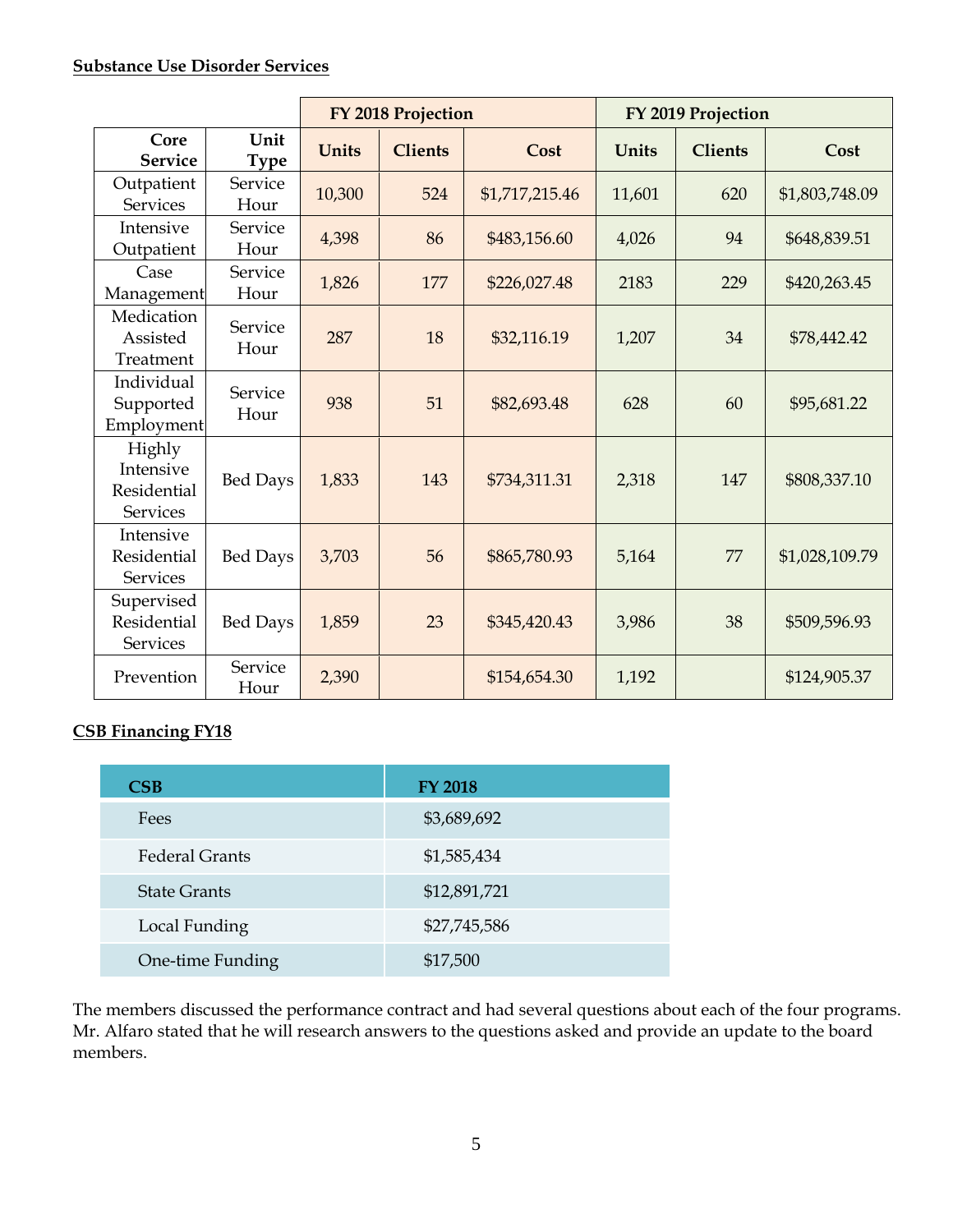## **Virginia Hospital Center (VHC) Update**

Chair Hermann reported that the Planning Commission decided to recommend to the County Board that they delay in making decisions regarding the VHC expansion. She added that the decision rises from concerns expressed by the surrounding Neighborhood.

Chair Hermann announced that the proposed changes to the site plan conditions will be presented to the County Board for discussion on September 22nd and will then be brought before the County Board for vote on September 25th.

Chair Hermann stated that she and Ms. Deane will attend the September 22nd meeting and invited the other members to attend as well. She added that VHC has sent notices out to the community asking individuals to contact County Board Chair, Katie Cristol. Chair Hermann stated that she submitted a letter to the newspaper and has drafted a letter to Katie Cristol emphasizing the importance of behavioral health services in Arlington and that the expansion of VHC is an opportunity to expand and improve mental health services. Chair Hermann noted that VHC has agreed to include requests, made by the CSB to improve services, in the draft site plan agreement.

Ms. Deane remarked that the Children's Regional Crisis Response (CR2) Program remains a concern. CR2 is a mobile response program that provides 24-hour rapid response to all youth (17 & younger) facing a mental health and/or substance use crisis in the Northern Virginia Region. Ms. Deane stated that the CSB has requested that VHC fund two support clinicians to provide additional CR2 coverage in Arlington. She added that the Arlington Mental Health Alliance (AMHA) is advocating for the same and that the CSB has supported them.

Ms. Warren noted that the Site Plan Review Committee (SPRC) made a positive comment in a motion that VHC should provide funding to CR2. Ms. Deane clarified that the difference between CR2 and the draft site plan agreement is that the draft site plan agreement contains all the conditions that VHC must agree to prior to being able to start the expansion and CR2 is a request for VHC to provide funding. CR2 is not a condition in the draft site plan agreement.

Deborah commended the CSB for their dedication in advocating for improvements in the site plan conditions for the expansion.

#### **CSB Executive Director's Report**

- $\checkmark$  Ms. Warren reported that the County is facing a projected budget gap for FY20. She stated that each division has been directed to identify and submit reductions to the County Manager by September 21<sup>st</sup>.
- $\checkmark$  Ms. Warren provided an update about Medicaid Expansion (Cover Virginia). Ms. Warren stated that Arlington is slated to receive \$277,000 from the Virginia Department of Social Services to increase eligibility operations by hiring individuals to process an anticipated 7,000 applications. She reported that an analysis was completed in August to determine how to manage the potential 3,000 new Medicaid eligible cases on an on-going basis. She added that the analysis identified the need for 6 FTEs; 4 Eligibility Workers, 1 Supervisor, and 1 Administrative Technician. She stated that the go-live date is slated for November 1st .

Ms. Warren stated that an outreach strategy has been developed which will include evening and Saturday hours to assist individuals to apply for Medicaid coverage. She added that, to fund Medicaid expansion, State general funds allocated to localities throughout the State, by DBHDS are being reduced. Ms. Warren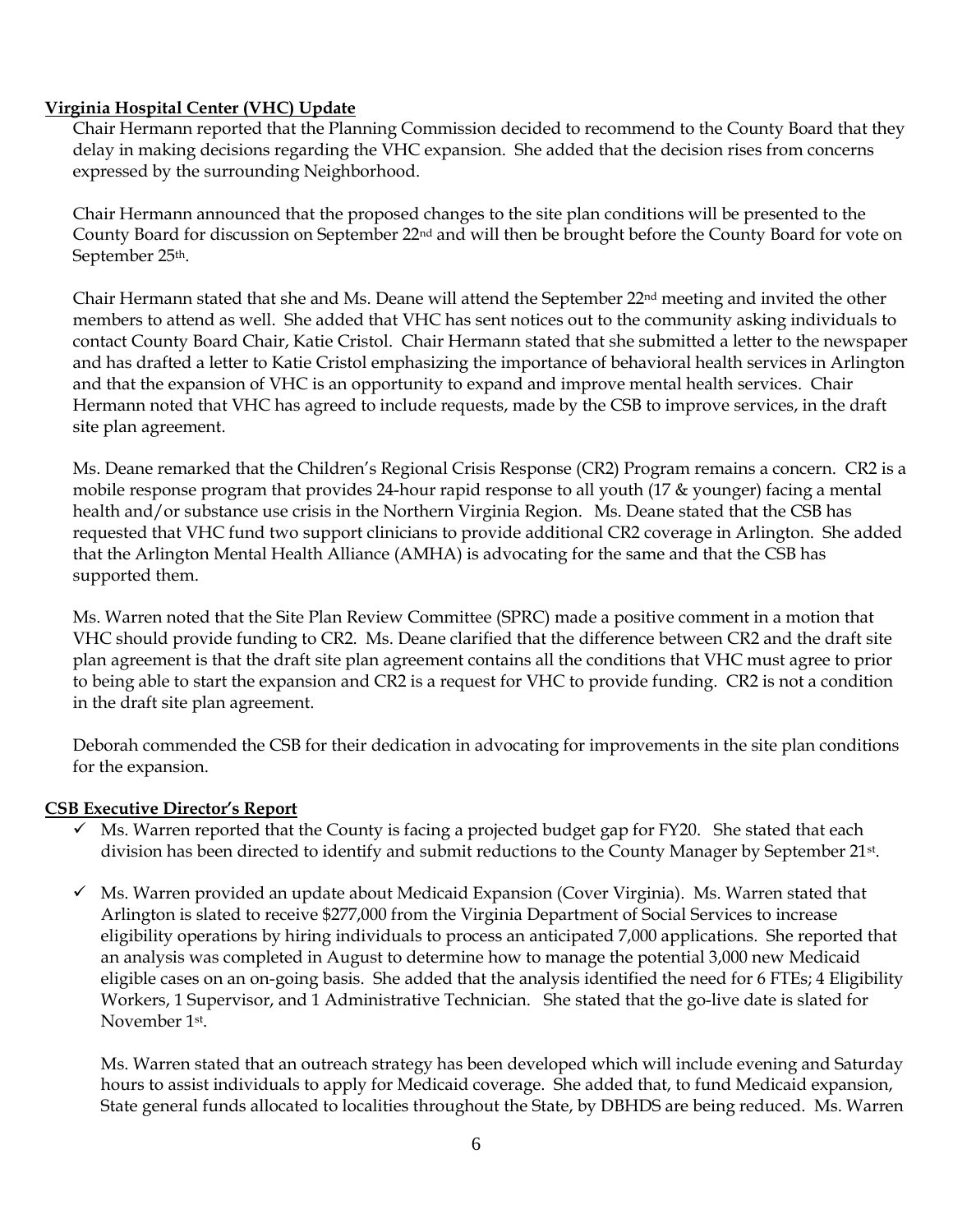stated that the reductions are based on the premise that CSBs would earn additional Medicaid revenue and would be able to bill for case management services.

Ms. Warren stated that she met with the County Manager, County Board Chair, and the remaining County Board Members to advocate for the positions and the funding that will be needed for the Eligibility Workers. She added that the County Board Chair is planning to meet with the Virginia Municipal League and that County Board Member, John Vihstadt, has spoken to the Virginia Association of Counties (VACO) to advocate for allowing CSBs to keep their State funding for FY19 instead of taking a reduction. Reductions are expected in FY19 and FY20.

Mr. Fitzgerald asked for clarification on the following:

- Are the anticipated 7000 applicants and potential 3000 new Medicaid eligible clients Arlington's share of the estimated 400,000 Virginians who would now be covered?
- Will the \$600,000 reduction, be a reduction out of the 12.9 million that the State provides to the CSBs in FY19; will the reduction be 1.6 million in FY20; and is Arlington requesting a deferment of the \$600,000?

Ms. Warren responded that Mr. Fitzgerald is correct.

Ms. Skelly asked if a one-page document could be created to outline the steps taken, so far, in the advocacy process to defer the reduction to Arlington's State funding for FY19. Ms. Warren responded that she will create the one-page document.

- $\checkmark$  Ms. Warren reported that the Northern Virginia Regional Management Group is developing a plan to determine how to negotiate with local private hospitals to accept CSB Temporary Detention Order (TDO) clients into crisis psychiatric beds. Ms. Warren stated DHS met with the Executives of the private hospitals in Northern Virginia and provided them with a presentation about the number of TDO clients that were not accepted.
- ✓ Ms. Warren stated that the first CSB 50th anniversary event was originally slated to occur on November 2nd but may need to be scheduled further out. Chair Hermann asked the members to contact Ms. Mauller with any suggestions.
- $\checkmark$  Ms. Warren reported that she met with Diane Kresh, Central Library Director, to discuss holding an Arlington Reads event. She stated that the book, Dope sick, written by Beth Macy, will be highlighted on November 13th at 7:00 p.m. at Central Library located at 1015 N Quincy Street in Arlington.
- $\checkmark$  Ms. Warren reported that the Child Care Initiative team is developing an action and implementation plan. She stated that the Child Care Initiative was endorsed by the County Manager in June. Ms. Warren stated that an interactive community meeting regarding home day care and child care centers, to discuss making child care more affordable and accessible, was held on September 17th from 7:00 p.m. to 9:30 p.m. She noted that the event was well attended.

## **Miscellaneous Updates/Information**

Steve Gallagher, CSB Member, provided an update about the Community Development Citizens Advisory Committee (CDCAC) (Refer to Handout). CDCAC reviews grant requests, evaluates programs and makes recommendations to the County Board for the use of federal Community Development Block Grant and Community Services Block Grant (CDBG) funds. The Committee also advises on the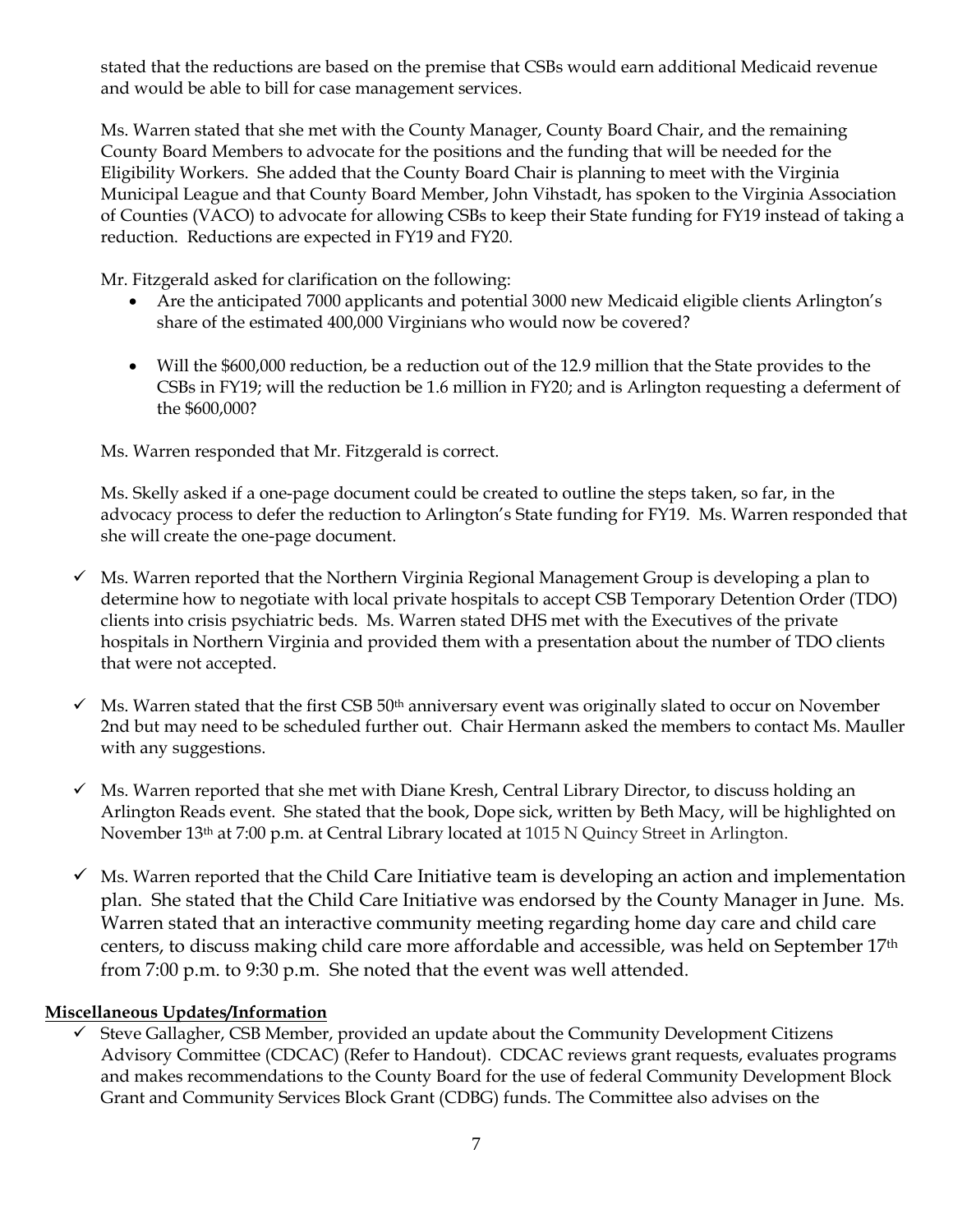development of the annual Community Development program as part of Arlington's five-year consolidated plan.

Mr. Gallagher stated that the Community Development fund is an umbrella for several different sources of funding. He directed the members to the funding snapshot on the front page of the FY19 Action Plan Citizen Summary. He stated that, overall for the current fiscal year, Federal and Local funding is approximately \$2.6 million for one-year renewable grants that all require community engagement.

## Federal Sources

- Community Development Block Grant (CDBG) comes from the Department of Housing and Urban Development (HUD) directly to Arlington County to benefit low to moderate income individuals, prevent or eliminate slums or blight and community development need.
- HOME Investment Partnerships (HOME) provides formula grants to States and localities that communities use - often in partnership with local nonprofit groups - to fund a wide range of activities including building, buying, and/or rehabilitating affordable housing for rent or homeownership or providing direct rental assistance to low-income people. HOME is the largest Federal block grant to state and local governments designed exclusively to create affordable housing for low-income households.
- Community Services Block Grant (CSBG) to fight poverty and developing self-sufficiency among low income families. The funding comes from HHS to Virginia which goes to private entities.
- Temporary Assistance for Needy Families (TANF) designed to help needy families achieve selfsufficiency. Can only apply one time for 2 years.

## Local Sources

• Affordable Housing Investment Fund (AHIF Housing Services) - benefits low and moderateincome households. Can only apply one time for 2 years.

Mr. Gallagher stated that CDCAC meets once a month to discuss the Action Plan and long-range planning and in October consider proposals. He added that 1/3 of the members are appointed by the County Board, 1/3 are elected by local civic associations and 1/3 are local officials or commissions. The County is the administrator of the funds for approved grants.

Mr. Gallagher informed the members about how to get involved with CDCAC.

- There are current vacancies if any of the members would like to apply for membership
- There is an annual bus tour to visit sites
- ✓ Ms. O'Keefe reported that the Substance Use Committee and the Arlington Addictions and Recovery Initiative (AARI) Stakeholders held a joint meeting on September 17th to discuss media venues to publish a letter of support of a wellness and recovery home in a residential community. Ms. O'Keefe will provide an update at a future CSB meeting. She asked the members to send any suggestions to Mauller.
- $\checkmark$  Ms. Skelly announced that there will be a joint meeting with the Mental Health, Developmental Disabilities and Child and Family Services Committees on November 8th from 6:30 to 8:30 at 2100 Washington Boulevard, in the lower level auditorium, to discuss gaps in services for individuals with autism who also have a co-occurring condition. She added that the group will also discuss going forward with a proposal to the County Board Office to apply resources to the concern. Ms. Skelly stated that a panel of staff, CSB members and community members will be present. Ms. Skelly will forward the agenda to the members once it is completed.